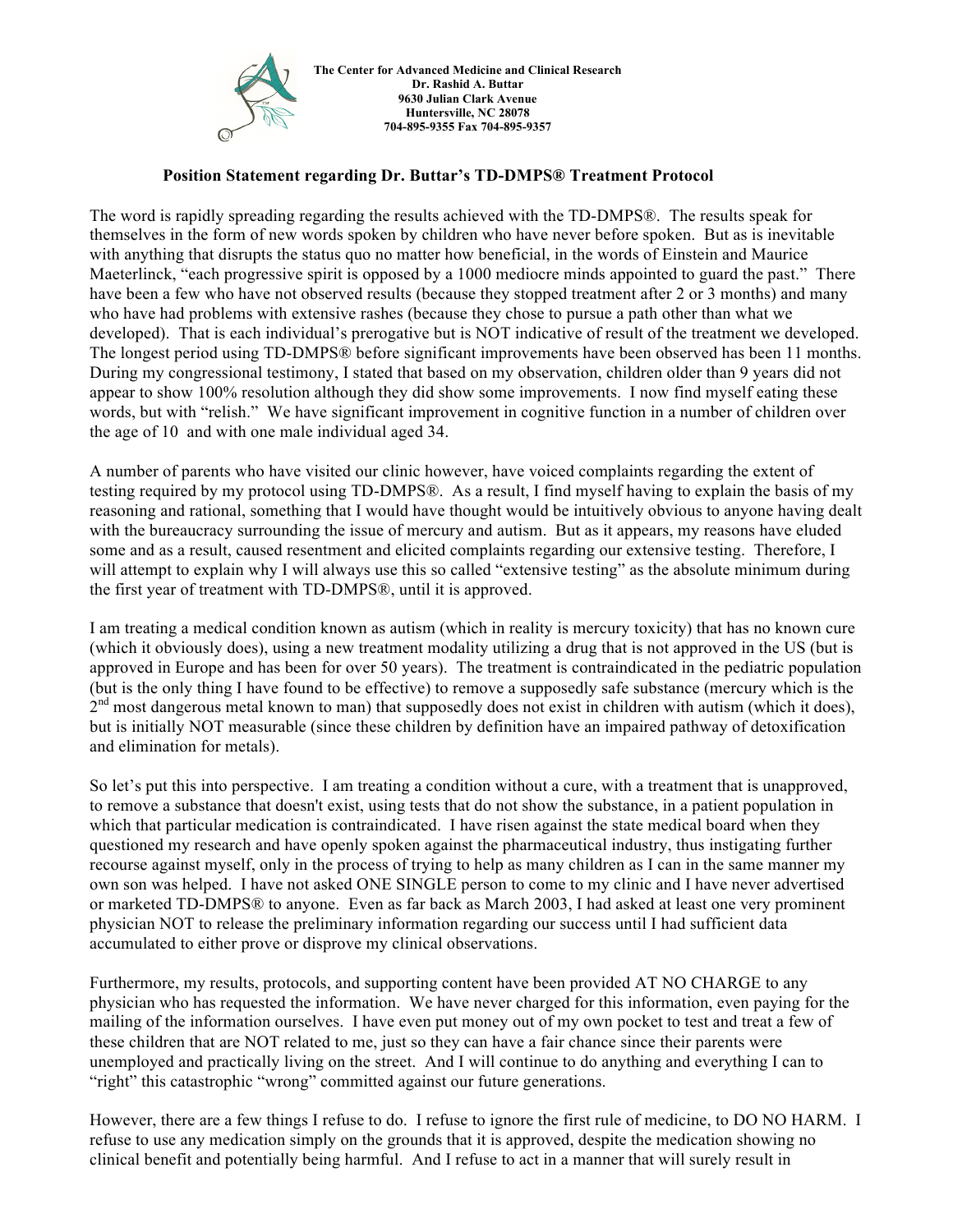professional self-destruction and suicide. If anyone chooses to come to our clinic and have their child treated with TD-DMPS® or any other treatment for any disease process for that matter, they will have to do it my way! In this particular case, my way happens to be the safest and most comprehensive way because we are constantly monitoring the patient with extensive testing to document how and where the mercury is being eliminated. But there is another perhaps greater reason for this "extensive testing."

Re-read the  $4<sup>th</sup>$  paragraph of this paper and then answer the following questions: Do you think that we are at risk from the very same bureaucracy that caused this atrocity to be committed in the first place? Do you realize that by simply removing the mercury (effectively), we have clinically proven that mercury is the cause of not only autism but Alzheimer's as well? Do you realize that the bureaucracy that allowed this to happen in the first place, has it's bulldogs watching us like hawks for the first opportunity to rain on this parade? Have you not noticed that the opponents of the argument condemning the connection between mercury and autism simply state, "prove the connection"? Even among the doctors that sincerely care and are trying to help these children to improve their conditions, there is no consensus or agreement as to how, in what manner, or in what body compartment the mercury exists or from where can it be removed.

The answer to these and many other questions was determined by this very same "extensive testing" over which I am now being criticized! Yet, there is still much more to be done. We have accumulated over 24,000 data points trying to understand what is occurring and have documented the result of what we found to be an effective treatment. It is for this reason that we measure the metals every 2 months in urine, fecal, hair and blood, along with other tests necessary for safety and efficacy such as the standard labs and others. We find mercury and other metals coming out in different places at different times, without any apparent consistency. The reason has now become obvious due to all the variables in question. I'm not going to repeat what I said in front of the US Congress or at the numerous medical conferences, in front of which I have been invited to lecture, where all the variables in question and subsequent results have previously been discussed.

It is the RESULTS and KNOWLEDGE I have acquired from this very same "extensive testing" that has caused so many patients to seek care in our clinic in the first place. But at the same time, people are quick to criticize and complain to my staff that they can't get a new patient appointment for up to 18 months. This same "extensive testing" will allow me to prove what I'm doing in court when the governmental agencies come crashing through my clinic doors and allow me to defend my actions in front of the global medical community. We have already had individuals outside our office filming the clinic and upon contacting the police with license plate numbers, were notified they were government vehicles with the Dept. of Defense. We know we've upset the pharmaceutical cartel and the "powers that be" so we are preparing for war.

We realize the tests are expensive so we give you claim forms to submit to your insurance company. Many insurance plans cover the tests. Of course, there is no guarantee that insurance will pay. Our staff are here to help you. For any one who does not wish to have "extensive testing", you are welcome to go to any other doctor or any other clinic and seek care. The TD-DMPS® is available to any doctor with a license to prescribe. In fact, I would prefer that most parents that require extensive "hand holding" do NOT come to our clinic because we can NOT handle the additional burden with our current patient load. This may seem harsh but it is the ugly truth. We are here only to get the child better and I am only interested in those who need NO convincing, who have done their homework and are ready to end this torment for their children and themselves. The technical questions have been answered repetitively and are well documented in the FAQ's and protocol sheet. You may be better served to find a different doctor if you require extensive "hand holding" and constant reassuring. My staff and I are just far to busy and we do not want to disappoint anyone or fall short of their expectations.

Some parents have come to our clinic and after spending an hour and a half or more with my nurse practitioner and another 15 or 20 minutes with me, still complain that they didn't spend any time with me. I wish I had unlimited number of hours to spend with everyone but I do not have that luxury. We have kept our initial office visit cost lower than anyone I know, but as a result I also can NOT spend an hour with each of you. My nurse practitioner (NP) and PA who have extensive experience in this arena, are well versed in what we do. I review EACH and EVERY patient's chart with my NP and PA, and every patient is assigned to one of them so that two sets of eyes review and nothing is missed. They are both very capable of providing you with the same care and treatment since I trained them myself. Please remember any competent health care provider can do this, if given appropriate and sufficient training and guidance on how to and what to do.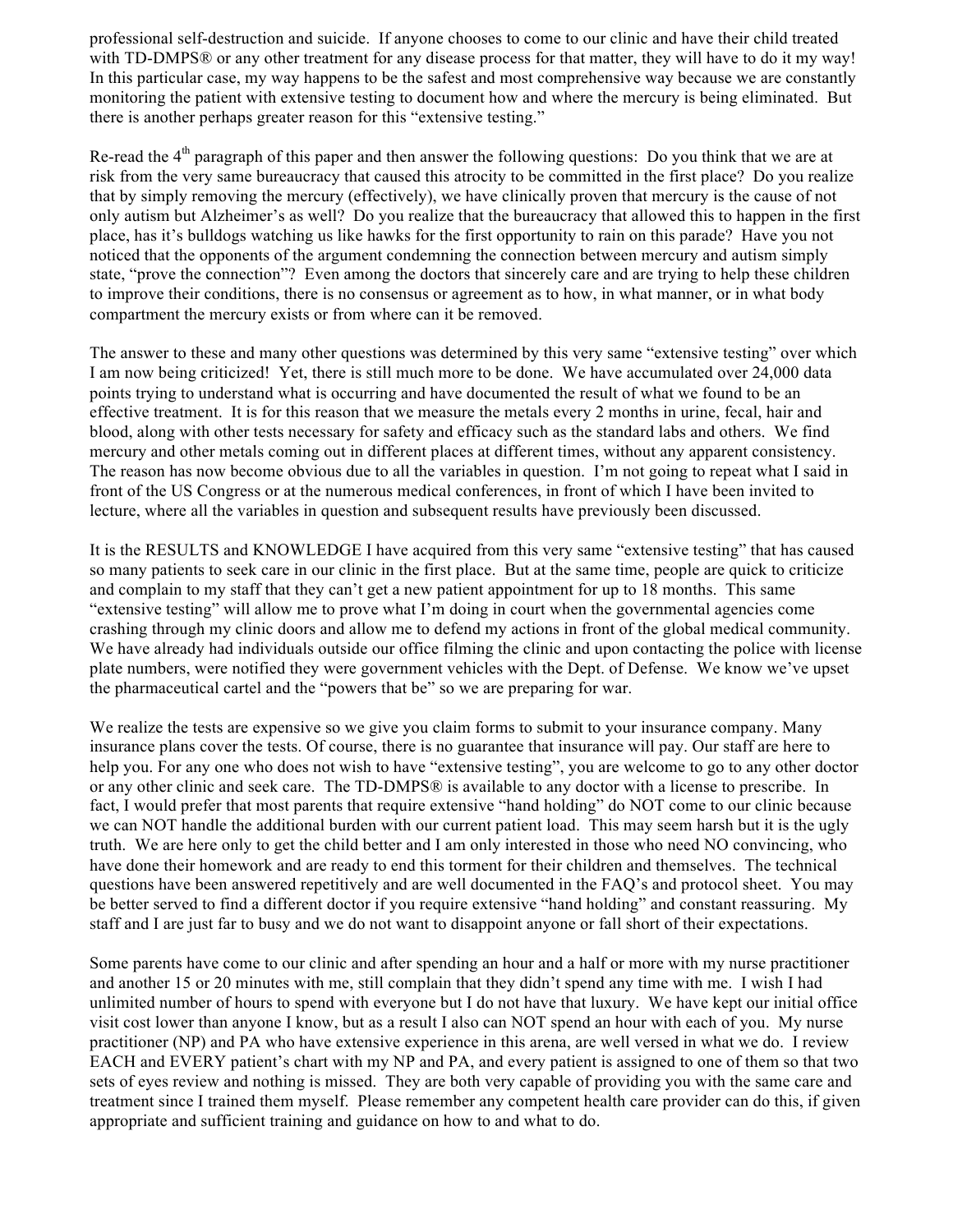Recently, I had the pleasure of meeting the parents of a new patient from New York, with both parents in the health field. It was refreshing to hear the father, who has already spent over a \$100,000.00 on his son's condition with only minimal improvement, make the comparison of our treatment protocol (including the testing) to ABA therapy. He informed me that they had spent over \$26,000.00 each year for the last few years in just ABA, not to mention all the other treatments, which is twice the cost of what our protocol of testing and treatment combined cost. He went on to say that there will always be someone who has something to complain about and encouraged me to ignore the critics because obviously their focus was NOT on getting children better. Both he and his wife's appreciation for what we are doing was reward in itself, a sentiment that I have come across many times but one that will never loose it's impact on me and one that I will always remain grateful to be a recipient off. There are a few other unrelated points that I also feel must be addressed.

Although I know that each of you would like to tell me your own child's story personally, the stories are all virtually the same. The child is born and develops normally, only to start losing speech within the first 18 months of life, with progressive regression. The parents were told they were crazy by the physicians initially and later, after the diagnosis of PDD, Autism, Autism like spectrum or even mental retardation, told that there was no cure and they should just accept their child's condition. After going to numerous "other" doctors and being promised numerous things, the parents saw minimal improvement or no improvement, only to have run their savings into the ground. Now they are gun shy, hesitant, and want some type of guarantee. The stories obviously have some differences but this is the essence of each story.

There have also been a few questions from parents, instigated by a woman that is NOT a parent, nor involved in the care of a child with developmental delay. Her motives are one of financial gain. This is the same individual who has claimed that DMPS can NOT transit the skin. Of course, this same individual also has told my patients to question if I have a real medical degree and also has gone on to intervene in a physician patient relationship, thus effectively committing a felony by herself practicing medicine without a license. Please be aware and forewarned that this woman does NOT have your interest, nor your child's interest at heart. The half-truths being spun are creating confusion and discourse among not only my patients, but those of other highly competent and well accomplished physicians in their own right. It is interesting however, that not one single parent this woman has solicited, stopped treatments, since each of them have witnessed first hand the improvement in their own child, regardless of who the physician was that prescribed the TD-DMPS<sup>®</sup>.

I will address some of these issues in the hopes of illuminating this darkness. The first is regarding the fact there was no IRB for our study. Our study however, was a retrospective analysis of the patients that I treated in the same manner as my son was treated. It was NOT a prospective study. An IRB is a means by which to protect an individual from being used as an experimental guinea pig. I was not experimenting with anyone, least of all my son. I knew that the treatment would not harm him, since I administer DMPS intravenously but I didn't want to torment my son and subjugate him to frequent IV therapy. I didn't know if it would work effectively but I knew it was safe. DMPS has been approved in Europe for over 50 years. I have administered DMPS via IV route almost 5,000 times and have personally had 27 IV treatments myself. Furthermore, it is used by many doctors through out the US who recognize the efficacy of DMPS to remove mercury and arsenic, just as I do.

A related issue to the IRB brought up by this same woman, was that there was reportedly no "informed consent". This again is a half-truth. First, every parent that came to our clinic prior to my congressional testimony, was told to go to a website called www.dmpsbackfire.com because it tells some horrendous stories regarding DMPS and how bad, dangerous and terrible a substance DMPS is and how it should be avoided at all costs. However, I have never once witnessed any of these occurrences in my patient population using DMPS. Remember to distinguish the USER from the SUBSTANCE. If the USER is not competent, it is NOT the fault of the SUBSTANCE for being effective. The USER stands guilty. Tylenol, if prescribed incorrectly, has the capability of killing someone. But that doesn't make Tylenol bad. I have always told the parents to go to this website first, and then, if they still want to use the TD-DMPS®, to come back. Almost everyone did. Beyond that, all patients, on their first day of visiting our office, must sign a "consent for treatment" clause on their initial paperwork. Lastly, the same "recurring consent for treatment" form that we use for all our intravenous treatments, including DMPS, was adapted to also reflect the transdermal application of any of our treatments, as well as the oral and rectal application of all our treatments. However, even this was probably NOT necessary.

When a doctor writes you a prescription for a medicine, does he/she ask you to sign an "informed consent?" Of course not! Then why would I ask for an "informed consent"? I was not conducting a study where I was using something that is a new chemical. I am using a drug approved for bulk compounding in the US and that has